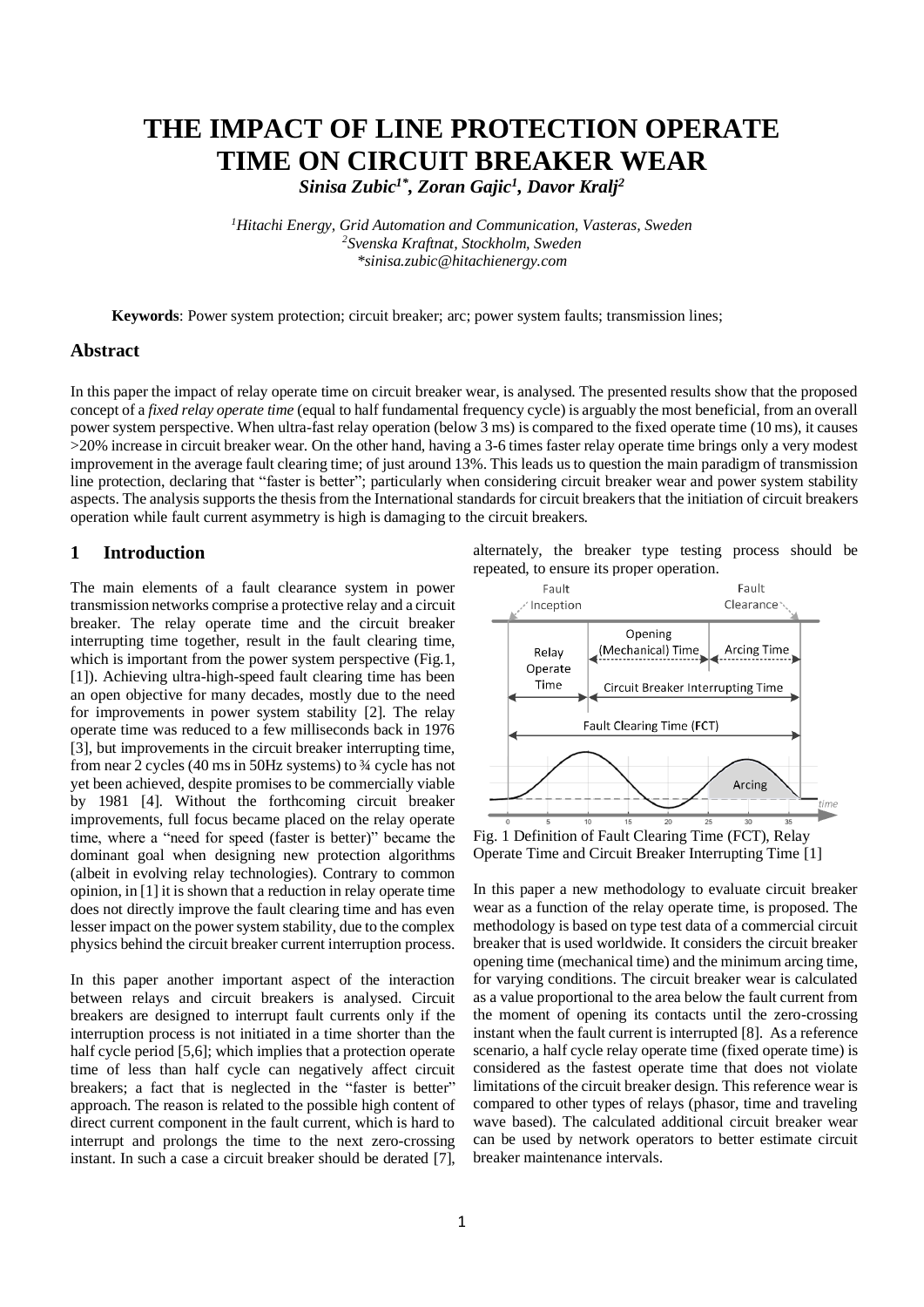## **2 Circuit breaker wear estimation**

The manufacturing improvements in high-voltage circuit breakers has significantly decreased the rate of major failures over the years. According to the surveys from CIGRE working groups the major failure frequency decreased from 1.6 to 0.3 failures per 100 CB-years during a more than 30 years period (1974-2007) [8]. Beyond the savings associated with this reduction in failure frequency, utilities are anticipating further savings by transitioning from time-based maintenance to a condition-based maintenance of their circuit breakers [8]. The goal is to perform costly maintenance only on circuit breakers with the highest priority. There are different subcomponents of circuit breakers and different techniques for their condition evaluation, but in this paper the focus is on the CB interruption chamber, the parts of which are shown in Fig.2 [9].



Fig. 2 Arc zone of a typical HV self-blast CB in open contact position [9]

After being triggered by a relay operate signal, a circuit breaker starts opening its contacts. This process is referred to as the "opening time" (Fig.1). When arcing CB contacts start being physically separated the arcing process starts, within the interrupting chamber. Current continues to flow, and the final fault clearing happens when the arc is extinguished, which can occur only at one of the current's natural zero-crossing points. The circuit breaker interrupting time is the interval of time between the beginning of the opening time and the end of the arcing time.

During the arcing process the dissipated energy is absorbed by the contacts and nozzles, causing a degree of deterioration through melting and vaporization (contact erosion and nozzle ablation [9]). The length of the arcing contacts gradually decreases which affects the ability of the CB to interrupt the current. Failing to interrupt the fault current causes prolonged fault current clearing time, since the breaker failure scheme needs to initiate opening of the surrounding circuit breakers in the power system. For this reason, monitoring of the state of the components within the interruption chamber is important.

There are several approaches to estimating the degree of contacts degradation, including vibration analysis, contact resistance or by simply counting the number of faults; although the latter does not provide sufficient accuracy since different fault currents and arcing times have different impacts on the contacts degradation. Other methods that require offline state

estimation and additional measurements, such as resistance measurements or additional sensor inputs are not practical for wider use. In [8] are presented experimental results where mass loss of contacts during the interruption process is measured and correlated to instantaneous current values during the arcing and to the arc energy based on availability of arc voltage. The conclusion is that the most accurate prediction of the amount of mass erosion is obtained if the arc energy and transferred electrical charge (calculated from instantaneous current values) are used as input parameters. However, since online arc voltage measurements are not available, the method based on the transferred electrical charge measurements is proposed as that which is preferred, as it provides adequate accuracy in evaluating mass erosion [8]. The proposed method is widely applicable since it can be applied as a non-invasive, online method for monitoring of the interruption chamber aging. The transferred electrical charge measurement is based on equation (1):

$$
\Delta m_{\rm c} = C \times \int_{\rm Tarc} |i(t)| \, dt \tag{1}
$$

where  $\Delta m_c$  represents the mass loss, *C* is specific erosion depending on the root mean squared value of the current *i*, and the arcing time,  $\tau_{\text{arc}}$ . The current waveform and the arcing time are illustrated in Fig.1. The integral in the equation  $(1)$  is proportional to the gray area below the current waveform in Fig.1. In this paper the integral from eq. (1) is calculated for different fault current waveforms to compare the circuit breaker wear for different relay operate times.

### *2.1 Minimum arcing time*

When it comes to arcing time, it is important to note two things:

- The CB can interrupt the fault current only at one of the zero-crossing instances.
- To interrupt the fault current at a particular zero-crossing instance, a minimum arcing time is required (example from Fig.3 shows minimum arcing time of 7.6ms).

For a given fault current waveform, CB opening time and minimum arcing time, the total arcing time depends on the relay operate time. As shown in Fig.3, Fig.4, Fig.6 and Fig.7, for the same current interruption instance (i.e. the same fault clearing time, FCT) the shorter relay operate time causes longer arcing time. Since it is not possible to avoid the minimum arcing time, a very useful variable to track is the additional arcing time as a function of the relay operate time.

## **3 Relay operate time**

To evaluate the impact of the relay operate time on the CB wear, five different scenarios are proposed for comparison.

#### *3.1 Ideal relay operate time*

In [1] is proposed a concept of an *ideal protective relay*. Such a relay would have an operate time that causes the fastest possible fault clearing time (FCT) and at the same time would cause minimum contact erosion of the circuit breaker. That means that for a given fault current waveform, CB opening and minimum arcing time, it would always initiate the CB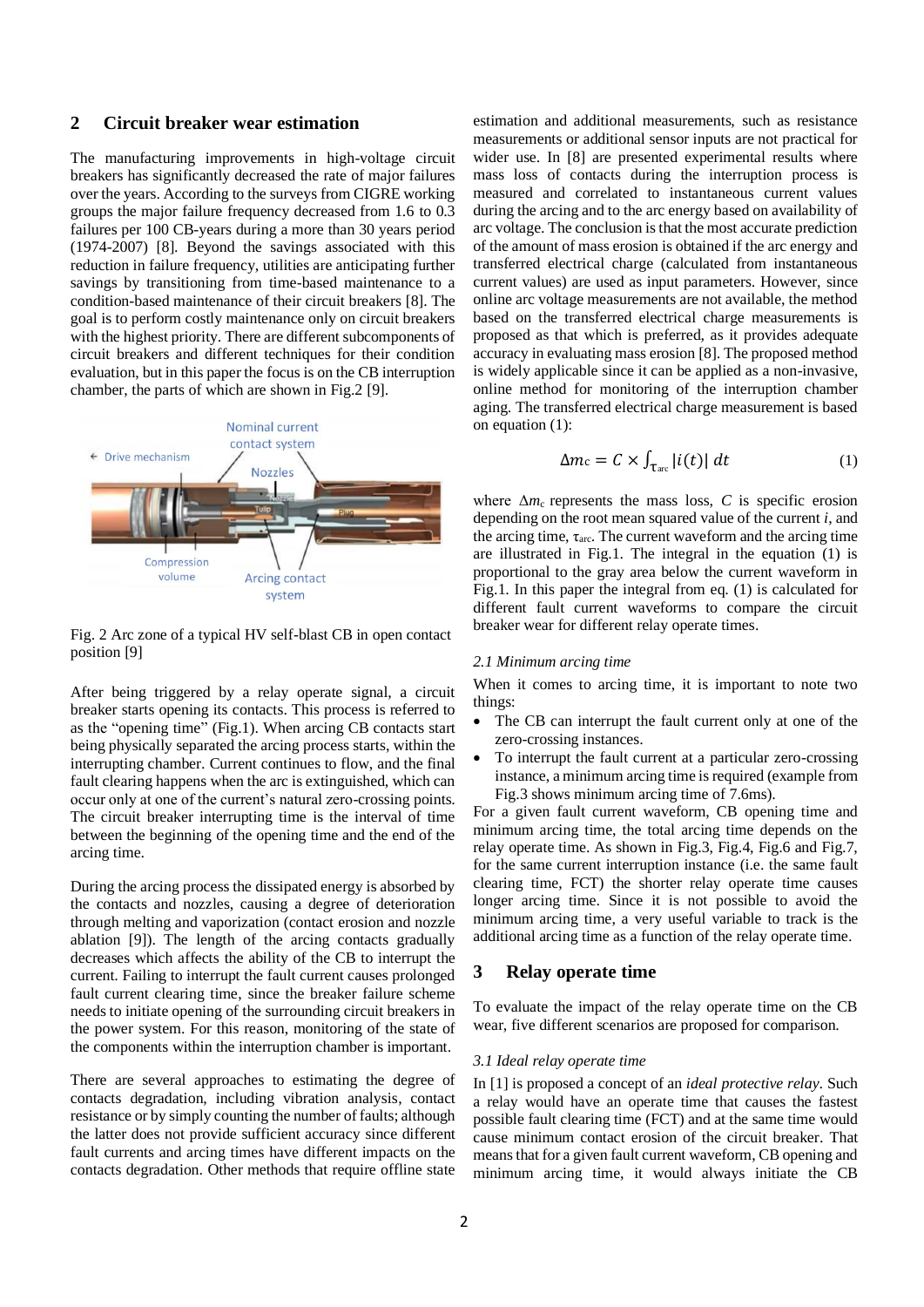interruption process at the moment before the targeted zerocrossing that leads to the minimum arcing time, as shown in Fig.3 [14]. Such a predictive relay operation would require high accuracy estimation of the CB opening and minimum arcing time, as well as fast prediction of all zero-crossing instances. Such a level of precision is not possible for the existing technology of circuit breakers used in high-voltage networks, but it can be used as a reference scenario.



Fig. 3 Ideal relay operate time leading to the FCT and CB arcing time

### *3.2 Fixed relay operate time*

In [1] is also proposed a *fixed relay operate time* as an alternative to the "*faster is better*" philosophy. The fixed halfcycle operate time (10 ms at 50 Hz or 8.33 ms at 60 Hz) is proposed for two reasons:

- To comply with International Standards [5,6] for circuit breakers where relay operate times shorter than a half cycle are not considered, due to the negative affects these have on CB service lifetime, by increasing the amount of cumulative interruption stresses.
- To reduce the probability of protection maloperation and blackouts in the case of disturbances that do not develop into permanent faults in power system.

This paper is intended to determine if this proposal has positive effects on circuit breaker lifetime, when compared to the "*faster is better*" philosophy. In Fig.4 is illustrated the amount of the additional arcing time and consequently, additional circuit breaker wear, when compared to the ideal situation from Fig.3.

#### *3.3 Phasor-domain (PD) relay operate time*

The phasor-domain based relays [10,11] could be considered as the first generation of numerical protective relays, and these rely on low sampling frequency (from <1kHz to few kHz). Operate times in the range of  $8 \text{ ms} - 20 \text{ ms}$  are assumed, as proposed in [1]. In Fig. 5, an example is shown demonstrating an operation where current interruption is not achieved at third zero-crossing, since the arcing time was not long enough to allow current interruption. The arcing before the third zerocrossing is contributing to the additional CB wear.

### *3.4 Time-domain (TD) relay operate time*

The time-domain based relays could be considered as the second generation of numerical protective relays, and that rely on higher sampling frequency  $(4 \text{ kHz} - 10 \text{ kHz})$ . They are usually based on incremental quantities and differential equations instead of a phasor approach [12,13]. Operate times in the range of 3 ms – 8 ms are assumed, as proposed in [1]. In Fig. 6, an example is shown demonstrating fault clearing time and additional CB wear.

#### *3.5 Traveling-wave (TW) relay operate time*

The traveling-wave based relays could be considered as the third generation of numerical protective relays; and these rely on high sampling frequency  $(\geq)$  MHz) [13]. Operate times in the range of  $1.5 \text{ ms} - 3 \text{ ms}$  are assumed, as proposed in [1]. In Fig. 7, an example is shown, demonstrating fault clearing time and additional CB wear.



Fig. 4 Fixed relay operate time leading to the FCT and CB arcing time



Fig. 5 Phaser domain (PD) relay operate time leading to the FCT and CB arcing time



Fig. 6 Time domain (TD) relay operate time leading to the FCT and CB arcing time



Fig. 7 Traveling wave (TW) relay operate time leading to the FCT and CB arcing time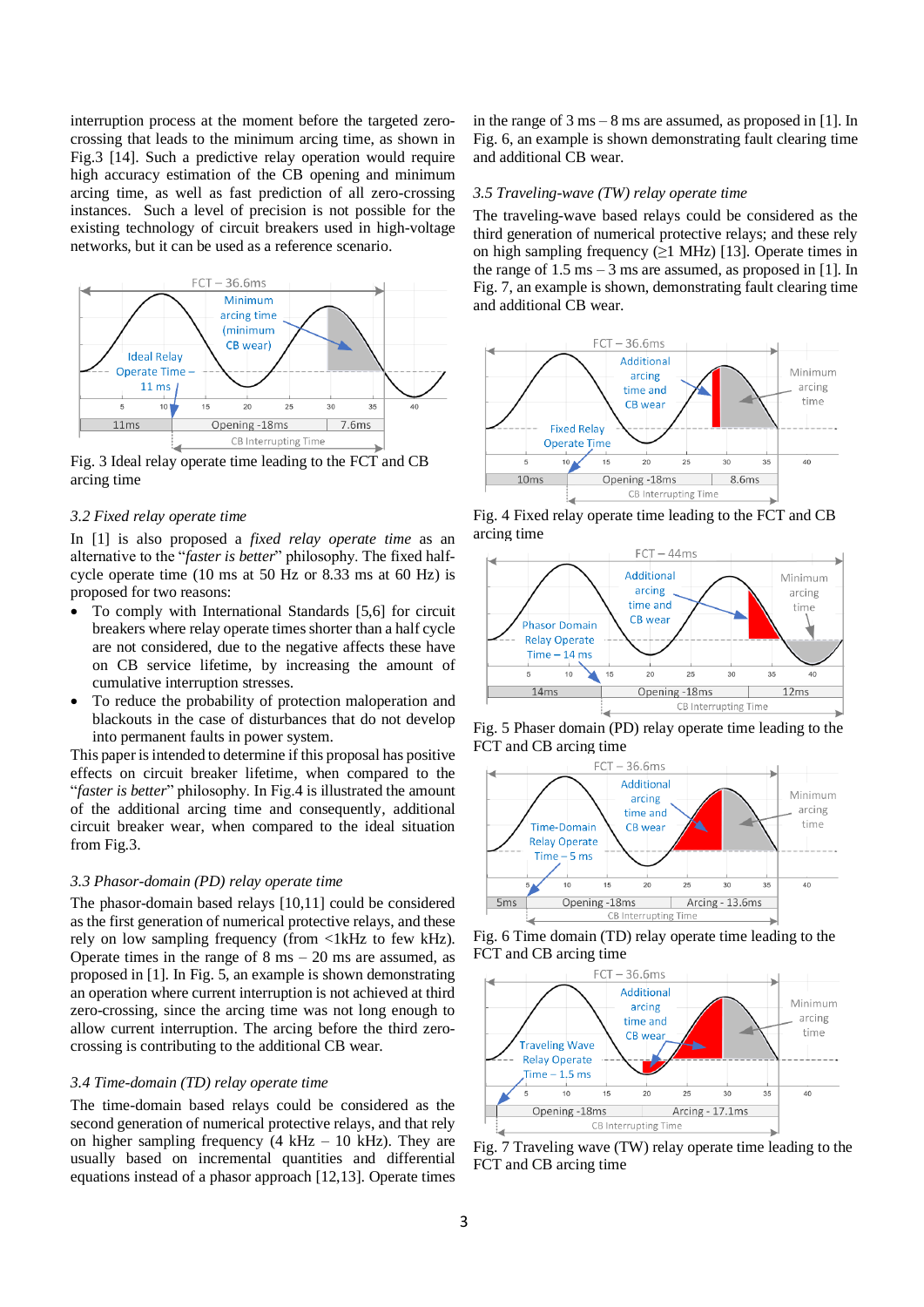## **4 Methodology**

The circuit breaker wear estimation, presented in this paper, relies on a model of a widely used SF6 live-tank circuit breaker [1]. It is one of the best SF6 high-voltage circuit breakers (420 kV, 63 kA) and has been used in transmission networks worldwide for 30+ years. The type test results performed in an independent and ISO/IEC 17025 accredited laboratory are used for CB modelling. The rated opening time of this circuit breaker is  $18\pm2$  ms, while minimum arcing times are summarized in Table 1. Reference type tests were deemed sufficient to cover almost all possible fault cases in transmission grids and hence provide the relevant insight into the true contribution of relay time to circuit breaker wear.

The CB model used in this paper is based on 10000 random values of minimum arcing time and CB opening times, assuming a uniform distribution (Fig.8). The selected range of minimum arcing time is between the smallest and the largest value from Table 1 (7.6-11.8ms). There are also 10000 values for each of 5 proposed relay operate time scenarios, as shown in Fig.10. The same ranges for PD, TD and TW relays are used as in [1]. The last required input is a fault current waveform. CB wear depends highly on fault current asymmetry levels and for that reason 12 fault current waveforms have been generated as possible fault scenarios (the fault inception angle was selected from 0° to 330°, Fig.9).

Table 1 Minimum arcing time ranges in different type test scenarios

| Type of test                       | Min. arcing |  |
|------------------------------------|-------------|--|
|                                    | time [ms]   |  |
| L75-1PhG Fault current=100% In     | 11.8        |  |
| L90-1PhG Fault current= $100\%$ In | 10.1        |  |
| $T100a-3Ph$ Fault current=100% In  | 10.4        |  |
| $T100s-3Ph$ Fault current=100% In  | 11.1        |  |
| $T60 - 3Ph$ Fault current=60% In   | 11.4        |  |
| T30 – 3Ph Fault current=30% In     | 10.0        |  |
| $T10 - 3Ph$ Fault current=10% In   | 7.6         |  |

In the first step, an ideal relay operate time is calculated (with the lower limit to 1ms). The algorithm's steps are:

- Take the first out of 12 fault current waveforms;
- Take random values for CB opening time and for minimum arcing time (fig. 8) and calculate CB interrupting time;
- Find the smallest zero-crossing time on the selected current waveform that is larger than the CB interrupting time;
- Calculate ideal relay operate time as the difference between the selected zero-crossing time and the CB interrupting time;
- Repeat this for all 10000 values;
- Repeat this for all 12 fault current waveforms.

The distribution of the ideal relay operate time is shown in Fig. 10a.

In the second step the fault clearing time distribution is calculated for all 5 relay operation scenarios. The algorithm's steps are:

Take the first out of 12 fault current waveforms;

- Take random values for CB opening time, minimum arcing time and relay operate time – add these three numbers to get *minimum possible FCT*
- Find the smallest zero-crossing time on selected current waveform that is larger than the *minimum possible FCT*;
- Record the selected zero-crossing instance as the Fault clearing time (FCT) and find the same for all types of relays, all 10000 random values and all 12 current waveforms.



Fig. 8 Distribution of CB opening time and minimum arcing time based on type testing of a widely used SF6 high-voltage circuit breaker [1]



Fig. 9 Fault current waveforms and their zero-crossing instances used for calculation of FCT and CB wear

The distribution of all FCTs are shown in Fig. 11. The last step is to calculate the CB wear. Once the exact zero-crossing instance, and the minimum and total arcing times are known, the equation (1) is applied, and the grey and red surfaces (as illustrated in Fig. 3-7) are calculated. What really matters for the comparison of different relay operation scenarios is the red area which represents the additional CB wear due to prolonged arcing time. The results are presented in Fig.13. It can be noted that the proposed methodology is slightly different from the one presented in [1]. The reason is that in this paper it is important to estimate the precise CB wear and the differences between the minimum and the total arcing times. This causes differences in average FCTs, but differences between PD, TD and TW relays are very close in both approaches.

## **5 Results**

The first fact that can be noticed when Fig.10 and Fig.12 are compared is that even a major reduction in relay operate time brings only a very minor reduction in the real fault clearing time. For example, TW operates 3-6 times faster than the *fixed relay* and still brings a very modest improvement of average FCT of just 13.22%. The main reason for this is the limitation in the circuit breaker technology which dictates that fault current interruption may only occur at a few discrete instances in time; i.e. at a zero crossing, subsequent to a minimum required arcing time. Such a minor FCT improvement is paid by >20% increase in CB wear (Fig.13), not to mention the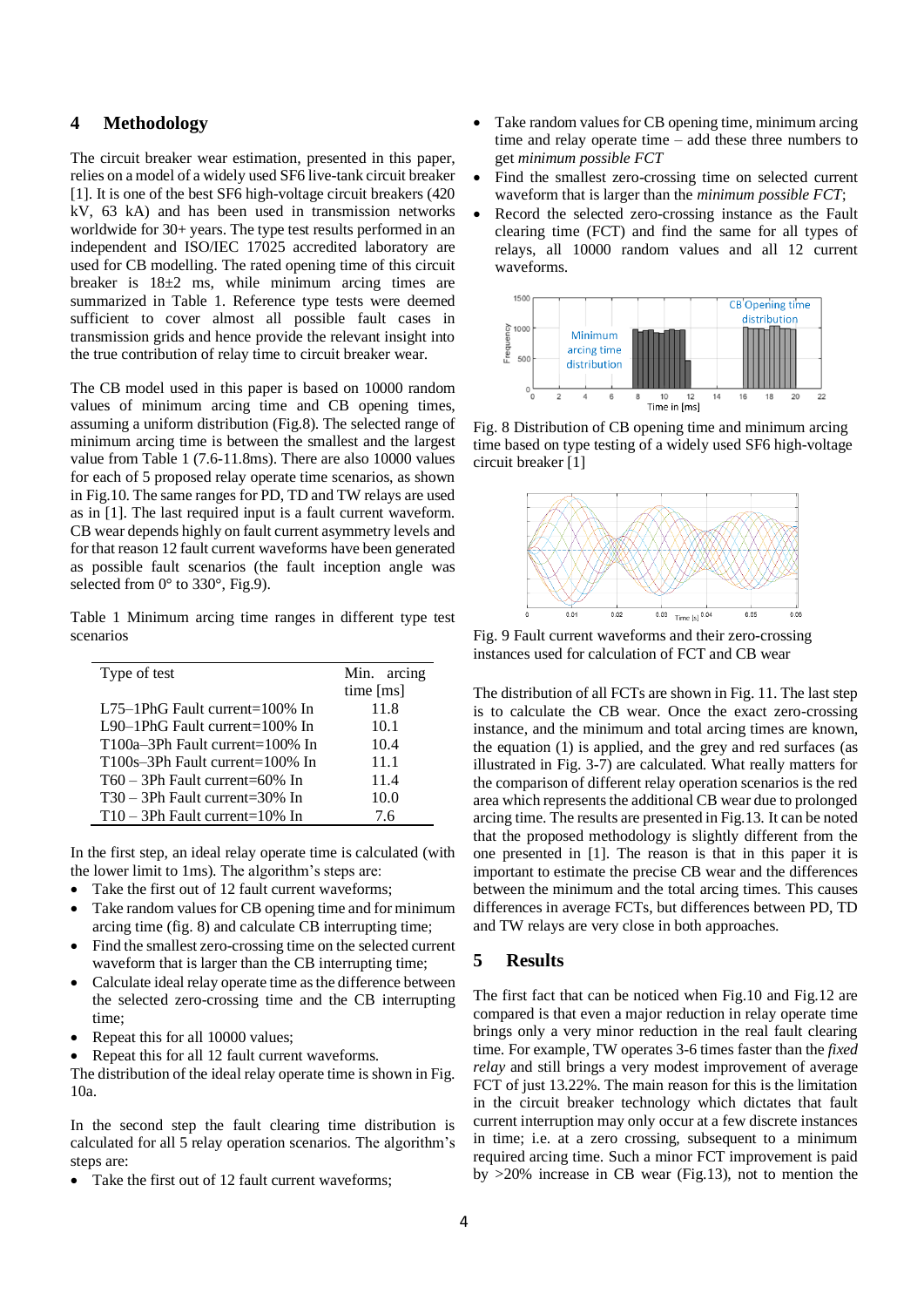potential risk of maloperation and possible blackout in case where the disturbances do not develop into real faults in the power system [1].



Fig. 10 Distribution of relay operate time: (a) Ideal relay, (b) Fixed relay, (c) PD relay, (d) TD relay, (e) TW relay



Fig. 11 Distribution of Fault clearing time: (a) Ideal relay, (b) Fixed relay, (c) PD relay, (d) TD relay, (e) TW relay

In Fig.11 the distributions of fault clearing times for all 5 types of relay operations are shown. It can be noted that the average FCT (Fig.12) of traveling wave relay is very close to the average FCT of an ideal relay. It is interesting to notice that such an ideal FCT is achieved with quite different distribution of the relay operate time (Fig. 10a,e). The ideal relay rarely operates in the TW operation interval from 1.5-3 ms. Most of the ideal relay operate time is concentrated around the halfcycle value and it is even slower than the time-domain relay. So, the TW relay, despite having the near perfect FCT, it has the worst impact on the circuit breaker wear. Such a large difference of TW operate time from the ideal relay operate time causes substantially increased arcing time during the high fault current asymmetry. Fig. 13 shows that the TW relay causes over 30% more CB wear than the minimum required value (in an ideal case).

#### **Average Fault Clearing Time**



Fig. 12 Average fault clearing time comparison





Fig. 13 Additional circuit breaker wear comparison

One might argue that an ideal scenario is not possible and as such is not relevant in real applications. For this reason, it is useful to compare the proposed fixed relay operate time scenario to the PD, TD and TW approaches, which are all possible. In Table 2 the results of the comparison are summarized. It is shown that PD relay does not have advantages over the fixed relay operate time. The PD has prolonged tripping time and yet has not resulted in reduced CB wear, since it has some operations below 10 ms. Those slower operate times do not contribute to a further reduction of CB wear, since the majority of decaying DC offset has already disappeared.

Table 2 Comparison of the common relay technologies to the approach based on the fixed relay operate time

| Fixed relay as a   | FCT difference           | CB wear    |
|--------------------|--------------------------|------------|
| reference scenario |                          | difference |
| PD relay           | $+13.08\%$ (+5.4ms)      | $+0.97\%$  |
| TD relay           | $-8.24\%$ ( $-3.41$ ms)  | $+20.50%$  |
| TW relay           | $-13.22\%$ ( $-5.47$ ms) | $+23.17%$  |

TD and TW relays are causing CB arcing to catch still high asymmetry of the fault current (as illustrated in Fig.6 and Fig.7). This consequently increases the CB wear by more than 20% and shows why it is not recommended to operate in such a short time. On the other hand, the benefits in FCT are just around 8-13% or several milliseconds of reduced average fault